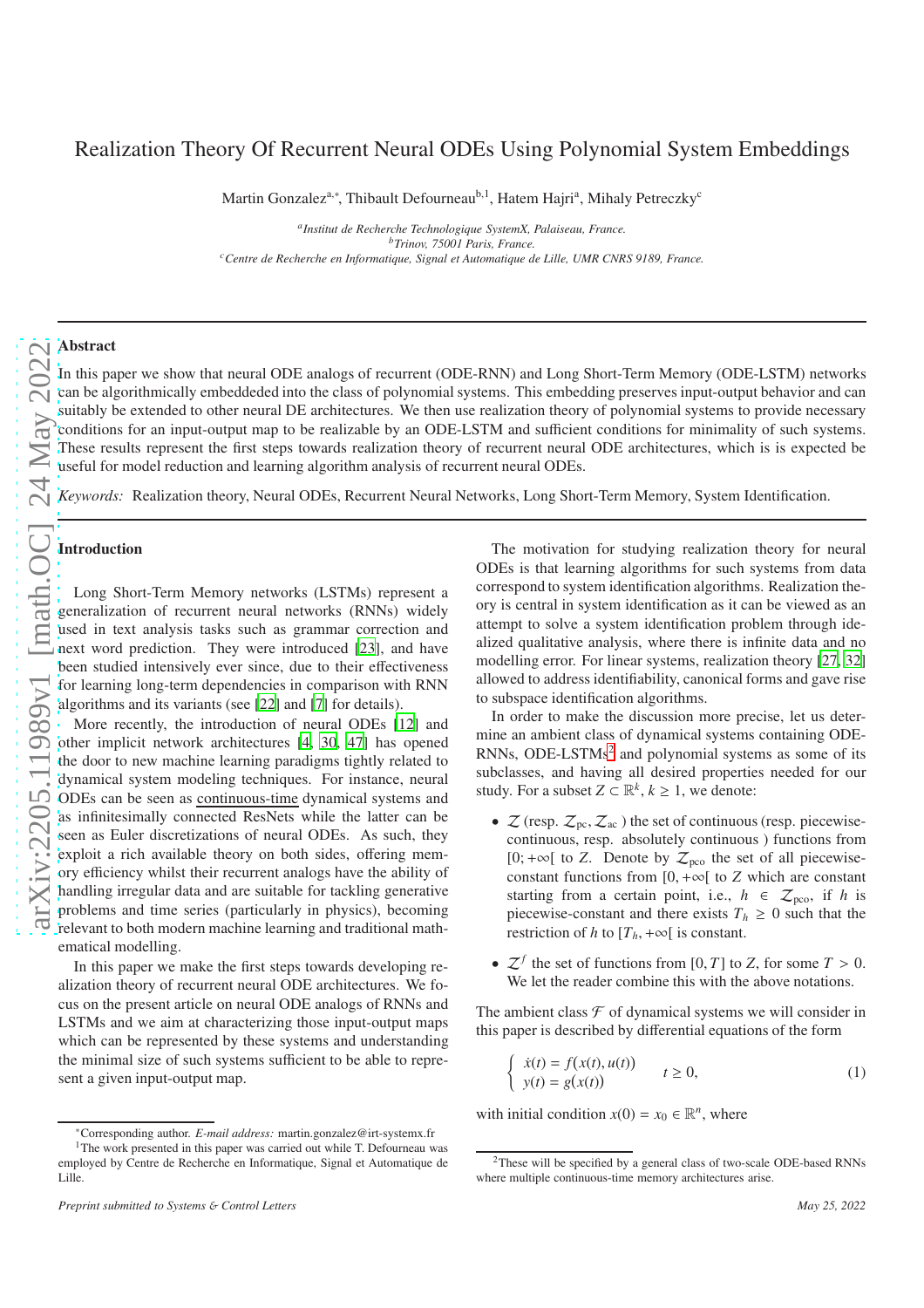- $(x, u, y) \in X_{ac} \times \mathcal{U}_{pco} \times \mathcal{S}_{pc}$ <sup>[3](#page-1-0)</sup>, where  $X = \mathbb{R}^n, S = \mathbb{R}^p$ denote respectively the state and output spaces and  $U =$  $\{\alpha_1, \ldots, \alpha_K\} \subset \mathbb{R}^m$  is a finite input space with cardinality *K*;
- $f: X \times U \rightarrow X$  is analytic on its first argument and  $g: Y \rightarrow Y$  $X \rightarrow S$  is analytic.

We will identify these systems with tuples of the form  $\Sigma =$  $(f, g, x_0)$ . The triple  $(m, n, p)$  will be called the format of  $\Sigma$ .

On the one hand, polynomial systems are a subclass of such systems and many methods of computational algebra can be used to determine qualitative properties of such systems such as observability, reachability and minimality. On the other hand, one can think of ODE-RNNs and ODE-LSTMs as subclasses of  $\mathcal F$  which can be parameterized according to some class of learning weight functions  $\theta(t)$ , which will be assumed to be constant for simplicity. As such, under mild assumptions, we can associate polynomial systems to large classes of ODE-RNNs and ODE-LSTMs and, by doing so, infer such qualitative properties on these classes. More specifically,

- We show that an i-o map can be realized by an ODE-RNN or an ODE-LSTM, only if it can be realized by a polynomial system, i.e. a non-linear system defined by vector fields and readout maps which are polynomials. We present an explicit algorithmic construction of such a polynomial system.
- We infer sufficient conditions for minimality/observability/reachability/accessibility of ODE-RNNs and ODE-LSTMs from the properties of their associated polynomial systems [\[37,](#page-8-8) [34,](#page-8-9) [5,](#page-8-10) [44\]](#page-9-1).
- We present a necessary condition for existence of a realization by ODE-RNNs and ODE-LSTMs, using results from realization theory of polynomial systems. This necessary condition is a generalization of the well-known rank condition for Hankel matrices of linear systems.

Note that elements in  $\mathcal F$  could be viewed as analytic systems for which there is an existing realization theory [\[26,](#page-8-11) [24,](#page-8-12) [21\]](#page-8-13). However, as analytical functions do not have a finite representation, this approach is not computationally effective: there are no algorithms for checking minimality, deciding equivalence of two systems neither transforming a system to a minimal one. Nevertheless, seen as polynomial systems, computer algebra tools can be used to address these issues [\[36\]](#page-8-14). In addition, since polynomial systems have much more algebraic structures than analytic systems and the conditions for minimality/observability/reachability studied here are less restrictive than those which can be obtained by the analytic approach.

Related work: To the best of our knowledge, the results of the paper are new. Observability, controllability and minimality of ODE-RNNs were investigated in [\[3,](#page-8-15) [40](#page-9-2), [2](#page-8-16)], but no results on existence of a realization were provided, and the results of [\[3,](#page-8-15) [40](#page-9-2), [2\]](#page-8-16) used certain assumptions on the weights of the ODE-RNNs. In contrast to [\[3,](#page-8-15) [40,](#page-9-2) [2\]](#page-8-16), in this paper we consider ODE-LSTMs and we address the issue of existence of a realization by ODE-LSTM. Moreover, the technique used in this paper is completely different from that of [\[3,](#page-8-15) [40](#page-9-2), [2\]](#page-8-16). Rational embeddings and elements of realization theory of a subclass of ODE-RNNs were considered in [\[15](#page-8-17)]. In comparison to [\[15\]](#page-8-17), the main novelty is that in this paper we consider both ODE-RNNs and ODE-LSTMs and that detailed proofs and examples are provided. That is, the current paper extends the results of [\[15\]](#page-8-17).

## 1. Preliminaries

We denote  $\mathbb{R}[X_1, \ldots, X_n]$  the algebra of real polynomials in *n* variables and denote  $\mathbb{R}(X_1, \ldots, X_n)$  its quotient field, whose elements are rational functions in *n* variables. If *A* is an integral domain over R then the transcendence degree trdeg*A* of *A* over  $\mathbb R$  is defined as the transcendence degree over  $\mathbb R$  of the field *F* of fractions of *A* and it equals the greatest number of algebraically independent elements of  $F$  over  $\mathbb R$ . Let  $n, m$  be two integers and let  $\mathbb{R}[X_1, \ldots, X_n; \mathbb{R}^m]$  be the set of tuples  $(P_1, \ldots, P_m)$  whose *m* components are polynomials in *n* variables.

Denote  $C^{\omega}(\mathbb{R})$  the algebra of real analytic functions over  $\mathbb{R}$ and denote  $\sigma^{(i)}$  the *i*-th derivative of  $\sigma \in C^{\omega}(\mathbb{R})$ . We denote  $C_1^{\omega}(\mathbb{R})$  the subset of  $C^{\omega}(\mathbb{R})$  of those analytic functions satisfying

$$
\sigma^{(1)} = P(\sigma),\tag{2}
$$

for some  $P \in \mathbb{R}[X]$ . In this paper we will consider only activation functions of this sort. In particular, the hyperbolic tangent and the logistic functions

$$
\forall x \in \mathbb{R}, \ \ th(x) = \frac{e^x - e^{-x}}{e^x + e^{-x}}, \ \ S(x) = \frac{1}{1 + e^{-x}}
$$

are both elements of  $C_1^{\omega}(\mathbb{R})$  as they are the unique solutions of the differential equations

$$
th'(x) = 1 - th^{2}(x) \qquad S'(x) = S(x) - S^{2}(x)
$$

with initial conditions  $th(0) = 0$  and  $S(0) = \frac{1}{2}$ .

For a map  $\sigma : \mathbb{R} \to \mathbb{R}$  denote  $\overrightarrow{\sigma} : \mathbb{R}^n \to \mathbb{R}^n$  the map defined by

$$
\vec{\sigma} : (x_1, \ldots, x_n)^T \mapsto (\sigma(x_1), \ldots, \sigma(x_n))^T
$$
 (3)

Let ⊙ be the Hadamard product  $(A ⊙ B)_{ij} := (A)_{ij}(B)_{ij}$  where *A*, *B* matrices of same dimension. In particular, for  $P$ ,  $Q$ ,  $R \in$  $\mathbb{R}^n$ , the expression  $P \odot Q = R$  is equivalent to  $P_i Q_i = R_i$ , for  $i \in [n] := \{1, \ldots, n\}.$ 

#### *1.1. Polynomial systems*

Define the subclass  $\mathcal{F}_0$  of  $\mathcal F$  consisting of those systems described by

<span id="page-1-1"></span>
$$
\begin{cases}\n\dot{x}(t) = P_{u(t)}(x(t)) & t \ge 0, \\
y(t) = g(x(t)), & t \ge 0,\n\end{cases}
$$
\n(4)

<span id="page-1-0"></span><sup>&</sup>lt;sup>3</sup>Allowing  $u \in \mathcal{U}_{pc}$  represents a relatively small technical difficulty that we avoid here for clarity.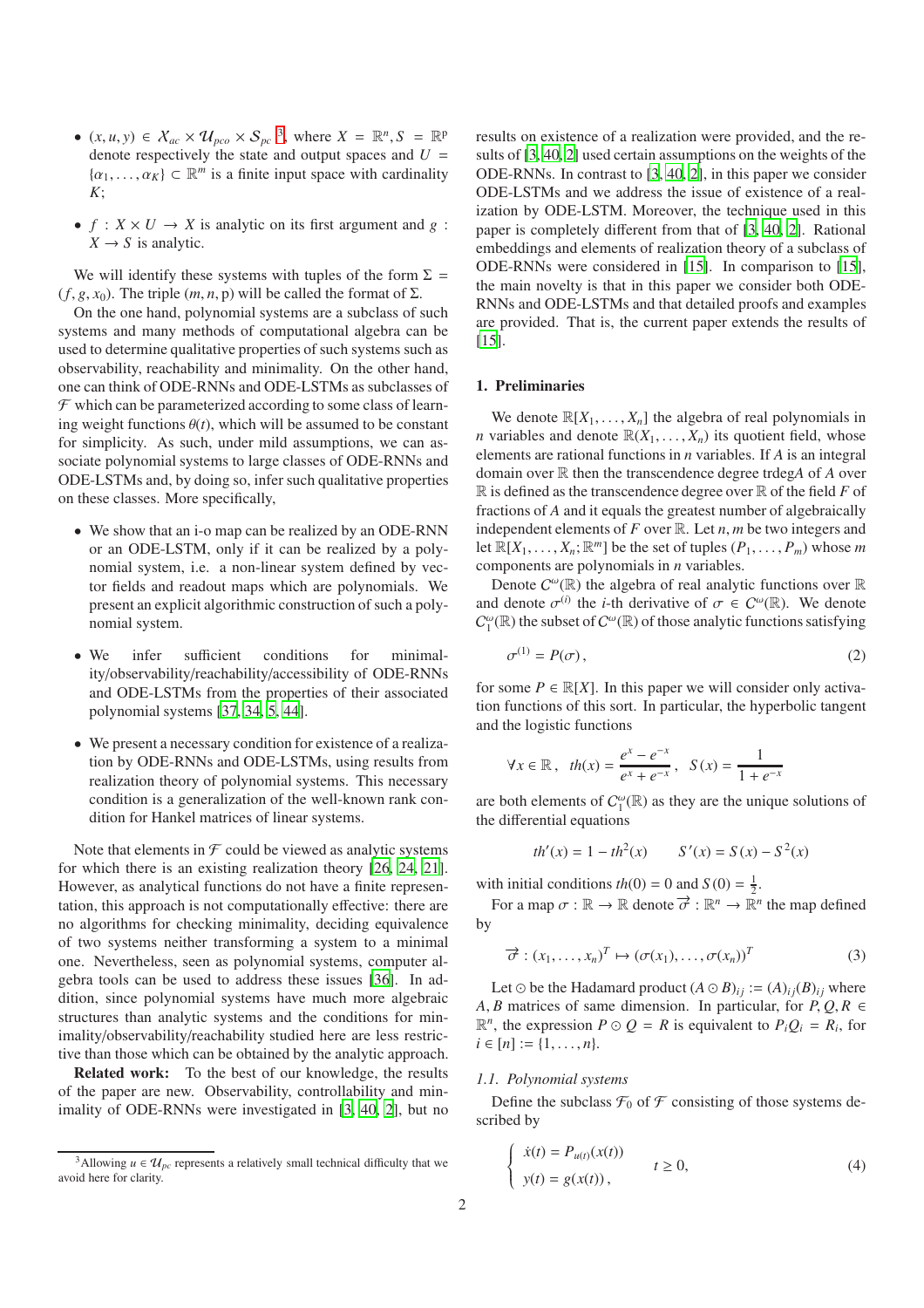with initial condition  $x(0) = x_0 \in \mathbb{R}^n$ , where  $P_{u(t)} \in$  $\mathbb{R}[X_1, \ldots, X_n; \mathbb{R}^n]$  for  $u(t) \in U$  and  $g \in \mathbb{R}[X_1, \ldots, X_n; \mathbb{R}^p]$ . These are polynomial systems and will be identified with tuples  $\mathcal{P} = (\{P_{u(t)}\}_{u(t)\in U}, g, x_0)$  and have at most one solution  $(x, u, y) \in X_{ac} \times U_{pco} \times S_{pc}$  given an initial state  $x_0$ .

**Definition 1.1.** We say that a polynomial system  $\mathcal{P} \in \mathcal{F}_0$  is a polynomial embedding of a system  $\Sigma \in \mathcal{F}$  if for any solution  $(x, u, y) \in X_{ac} \times U_{pco} \times S_{pc}$  of  $\Sigma$ , there is a continuous injection *F* such that  $(F(x), u, y) \in F(X_{ac}) \times U_{pco} \times S_{pc}$  is a solution of  $\mathscr{P}$ . We will denote such systems by  $\mathscr{P}(\Sigma)$ .

#### *1.2. The algebra of input-output maps*

In this section we introduce causal analytic i-o maps and verify that under some assumptions their observation algebras are well-defined. For the latter, we make use of some technical definitions (see [\[34,](#page-8-9) Definitions 4.2, 4.3]), allowing us to define derivations and show that the ring of input-output maps forms an integral domain structure.

To this end, we remark that any element *u* of  $\mathcal{U}_{\text{pco}}$  is completely determined by determined by tuples  $t_1, \ldots, t_l \in$  $[0, T]$ ,  $\alpha_1, \ldots, \alpha_l \in U$  for some  $l \geq 1$  such that:

$$
u_{t_1,\dots,t_l}^{\alpha_1,\dots,\alpha_l}(t) = \begin{cases} \alpha_i & \text{if } t \in [T_{i-1}, T_i[, \ i \in [l] \\ \alpha_l & \text{if } t \ge T_l \end{cases}
$$

for some interval decomposition

$$
T_0 = 0 \, , \, T_i = \sum_{j=1}^i t_j, \, i \in [l] \quad T = T_l.
$$

Now, for  $p : \mathcal{U}_{\text{pco}} \rightarrow S_{\text{pc}}$ , each component of  $p(u) :=$  $(p_1(u), \ldots, p_p(u))$  is of the form  $p_k(u_{t_1,\ldots,t_l}^{a_1,\ldots,a_l})$ . This remark will be used to define the class of causal and analytic input-output maps. In turn, any input-output map realized by a system from  $F$  belongs to this latter class.

**Definition 1.2.** A map  $p : \mathcal{U}_{pco} \to \mathcal{S}_{pc}$  is

• causal if,  $\forall u, v \in \mathcal{U}_{\text{pco}}, t \geq 0$ , we have:

$$
(u(s) = v(s), \forall s \in [0, t]) \Rightarrow (p(u)(s) = p(v)(s), \forall s \in [0, t]).
$$

analytic if  $\forall k \in [p], \alpha_1, \ldots, \alpha_l \in \mathcal{U}, l > 0$ , the following function is analytic

$$
\begin{aligned}\n\phi_{p,k,\alpha_1,\dots,\alpha_l} : ([0,+\infty[)' &\to &\mathbb{R} \\
(t_1,\dots,t_l) &\mapsto &p_k(u^{\alpha_1,\dots,\alpha_l}_{t_1,\dots,t_l})(T_l).\n\end{aligned}
$$

Set  $S^0 = \mathbb{R}$ . Denote  $\mathcal{A}(\mathcal{U}_{pco})$  the set of causal analytic maps  $p: \mathcal{U}_{pco} \to \mathcal{S}_{pc}^0$ . It is naturally a  $\mathbb{R}$ - algebra.

For our purposes, we need to define a derivation operation on  $\mathcal{A}(\mathcal{U}_{pco})$ . To this end, we will use the following observation: for each  $\alpha \in U, t > 0$  and  $u \in U_{\text{pco}}$ , we can construct an element  $u_{t,\alpha} \in \mathcal{U}_{\text{pco}}$  by setting

$$
u_{t,\alpha}(\tau) = \begin{cases} u(\tau) & \tau \in [0, t[\\ \alpha & \tau \geq t. \end{cases}
$$

Then for all  $\alpha \in U$ , we define the map

$$
D_{\alpha} : \mathcal{A}(\mathcal{U}_{pco}) \to \mathcal{A}(\mathcal{U}_{pco}) \quad \varphi \mapsto D_{\alpha}(\varphi)
$$

given, for all  $u \in \mathcal{U}_{nco}, t \geq 0$  by,

$$
(D_{\alpha}\varphi(u))(t)=\frac{d}{ds}\big(\varphi(u_{t,\alpha})(t+s)\big)_{|s=0}.
$$

The map  $D_{\alpha}$  is a well-defined derivation.

Next, we will argue that  $\mathcal{A}(\mathcal{U}_{\text{pco}})$  is an integral domain. To this end notice that the set  $\mathcal{U}_{\text{pc}}^f$  of piecewise constant functions over finite intervals is closed by interval truncation, concatenation and piecewise time dilatation. Hence,  $\mathcal{U}_{\text{pc}}^f$  is a set of admissible inputs in the sense of [\[34,](#page-8-9) Definition 4.1]. Consequently, we can use the definition of analytic functions in the sense of [\[34,](#page-8-9) Definition 4.3]. Let us denote by  $\mathcal{A}(\mathcal{U}_{\text{pc}}^f,\mathbb{R})$  the set of analytic functions  $\mathcal{U}_{\text{pc}}^f \to \mathbb{R}$  in the sense of [\[34](#page-8-9), Definition 4.3]. From [\[34,](#page-8-9) Theorem 4.4] it follows that the ring  $\mathcal{A}(\mathcal{U}_{\text{pc}}^f,\mathbb{R})$  is an integral domain. Below we will present an R-algebra isomorphism between  $\mathcal{A}(\mathcal{U}_{pco})$  and  $\mathcal{A}(\mathcal{U}_{pc}^f,\mathbb{R})$ . The existence of such an isomorphism then implies that  $\mathcal{A}(\mathcal{U}_{\text{pco}})$  is also an integral domain. In order to define this isomorphism, we observe that for each  $v : [0, T_v] \to U$  in  $\mathcal{U}_{pc}^f$  we can construct a unique element  $u_v \in \mathcal{U}_{\text{pco}}$  by setting

$$
u_{\nu}(t) = \begin{cases} \nu(t) & t \in [0, T_{\nu}[\\ \nu(T_{\nu}) & t \geq T_{\nu}. \end{cases}
$$

Let us define the map

$$
\begin{array}{ccc}\n\ell:\mathcal{A}(\mathcal{U}_{pco}) & \longrightarrow & \mathcal{A}(\mathcal{U}_{pc}^f,\mathbb{R}) \\
\left(\varphi:\mathcal{U}_{pco}\rightarrow\mathcal{S}_{pc}^0\right)& \longmapsto & \left(\tilde{\varphi}:\mathcal{U}_{pc}^f\rightarrow\mathbb{R}\right)\n\end{array}
$$

given, for each function  $v : [0, T_v] \to U$  in  $\mathcal{U}_{\text{pc}}^f$ , by  $\widetilde{\varphi}(v) =$  $\varphi(u_v)(T_v)$ .

It then follows  $\ell$  is an R-algebra isomorphism and hennce  $\mathcal{A}(\mathcal{U}_{\text{pco}})$  is an integral domain.

The above discussion allow us to introduce the following.

**Definition 1.3.** Let  $p: \mathcal{U}_{pco} \to \mathcal{S}_{pc}$  be analytic and causal. The observation algebra  $\mathcal{A}_{obs}(p)$  of p is the smallest sub-algebra  $\mathcal{A}(\mathcal{U}_{pco})$  containing each  $p_k \in \mathcal{A}_{obs}(p)$  and closed under  $D_{\alpha}$ , for all  $\alpha \in U$ . The field of fractions  $Q_{obs}(p)$  of  $\mathcal{A}_{obs}(p)$  will be called observation field of *p* and we denote  $trdeg \mathcal{A}_{obs}(p)$  the transcendence degree of  $\mathcal{A}_{obs}(p)$  over  $\mathbb{R}$ .

**Definition 1.4.** Let  $\Sigma \in \mathcal{F}$  be a system with initial state  $x_0$ . It is called a (piecewise constant) realisation of a map  $p : \mathcal{U}_{\text{pco}} \rightarrow$  $S_{pc}$  if for all  $u \in \mathcal{U}_{\text{pco}}$  the unique solution  $(x, u, y)$  of  $\Sigma$  such that  $x(0) = x_0$  satisfies  $p(u) \equiv y$ .

**Remark 1.5.** If a system  $\Sigma$  realizes an i-o map  $p : \mathcal{U}_{nco} \rightarrow$  $S_{pc}$ , then the polynomial embedding  $\mathcal{P}(\Sigma)$ , when it exists, also realizes *p*.

# *1.3. Minimality, reachability and observability of polynomial systems*

Let  $\Sigma \in \mathcal{F}$  be a system of format  $(m, n, p)$  as in the above subsection. The dimension  $dim(\Sigma)$  of  $\Sigma$  is the dimension of its state-space.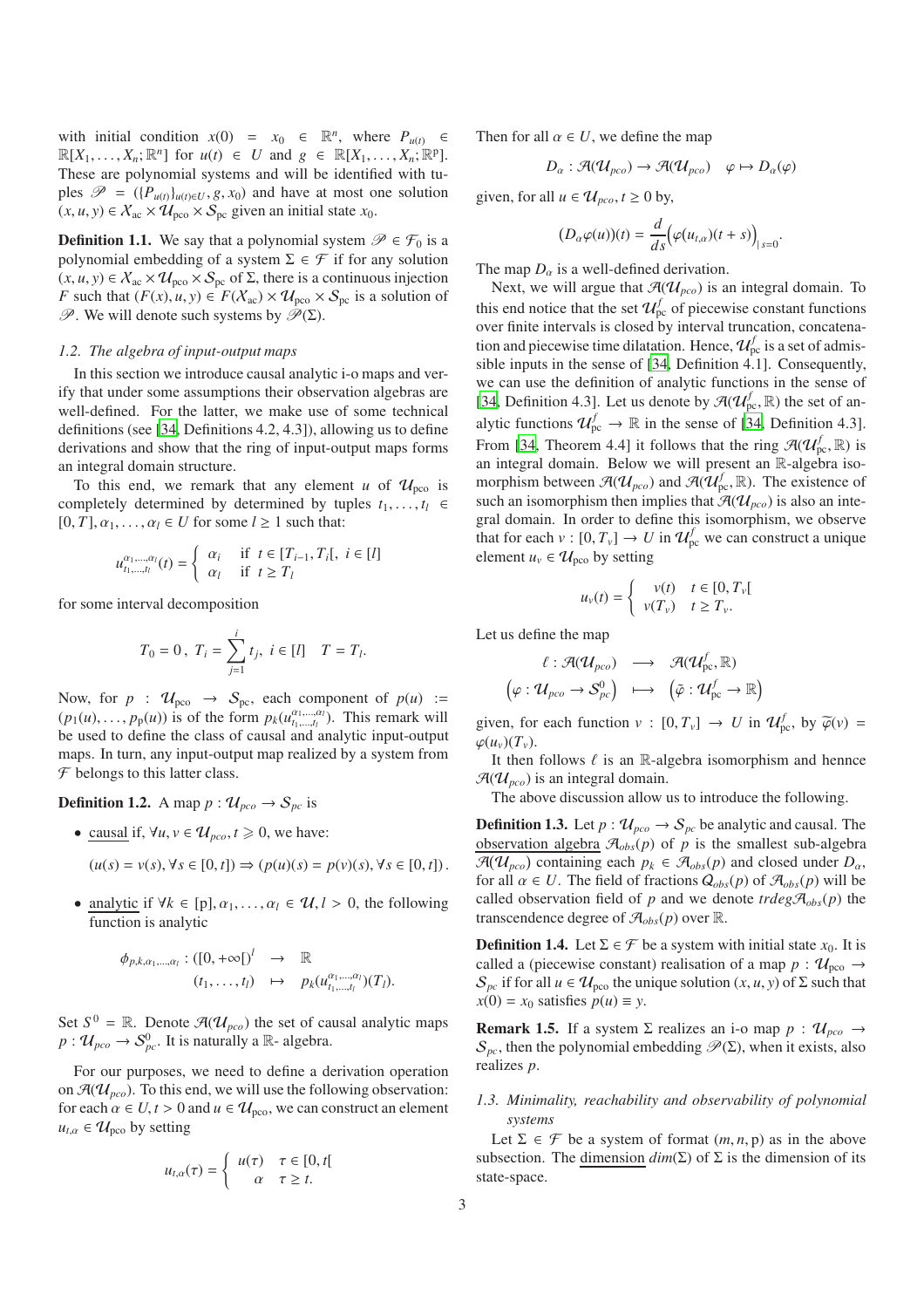A polynomial system  $\mathscr P$  realizing an i-o map p is mini*mal* if there is no polynomial system  $\mathcal{P}'$  realizing p such that  $\dim(\mathscr{P}')$  <  $\dim(\mathscr{P})$ . Define the set of reachable states of a polynomial system  $\mathscr P$  as:

$$
\mathbf{R}_{\mathcal{P}}(v_0) = \{v(t) \mid t \geq 0, (v, u, y) \text{ is a solution of } \mathcal{P}, v(0) = v_0\}
$$

and recall from [\[6,](#page-8-18) Definition 4] that its observation algebra  $\mathcal{A}_{obs}(\mathcal{P})$  is the smallest sub-algebra of the ring  $R[X_1, \ldots, X_n]$ which contains  $h_k$ ,  $k \in [p]$  and which is closed under taking the formal Lie derivatives with respect to the formal vector fields  $f_{\alpha} = \sum_{i=1}^{n} P_{i,\alpha} \frac{\partial}{\partial X_i}$ . Its fraction field  $Q_{obs}(\mathscr{P})$  will be called its observation field. Finally,  $\mathscr P$  is minimal if dim( $\mathscr P$ ) = trdeg $\mathcal{A}_{obs}(p)$  (see [\[38,](#page-8-19) Lemma 1, Theorem 4] for details). Notice that the other implication is true for rational systems, but not for polynomial ones. A polynomial system  $\mathscr P$  is

- algebraically reachable, if there is no non-trivial polynomial which is zero on  $\mathbb{R}_{\mathscr{P}}(v_0)$ ;
- *accessible*, if  $\mathbb{R}_{\mathscr{P}}(v_0)$  contains an open subset of  $\mathbb{R}^n$ ;
- algebraically observable, if  $\mathcal{A}_{obs}(\mathcal{P}) = R[X_1, \ldots, X_n]$  (see [\[34\]](#page-8-9));
- semi-algebraically observable if  $trdeg(\mathcal{A}_{obs}(\mathcal{P})) = n$  (see [\[35\]](#page-8-20));
- observable, if for every two distinct initial states  $v_0, v_0'$  $\mathbf{0}$ there exists solutions  $(v, u, y)$  and  $(v', u, y')$  of  $\mathscr P$  such that  $v(0) = v_0, v^{'}(0) = v_0^{'}$  $y'$ , and  $y \neq y'$ .

Accessibility implies algebraic reachability and algebraic observability implies semi-algebraic observability, and semialgebraic observability implies observability. A polynomial system  $\mathscr P$  is minimal if it is algebraically reachable and algebraically observable (see [\[38,](#page-8-19) Theorem 4] and [\[5\]](#page-8-10) for details). Notice that the other implication is true for rational systems but not for polynomial ones. Algebraic, rational and semi-algebraic observability and algebraic reachability of polynomial systems can be checked using methods of computational algebra [\[36\]](#page-8-14).

Define the reachable set of a system  $\Sigma$  in  $\mathcal F$  of format  $(m, n, p)$ by

 $R_{\Sigma}(s_0) = \{s(t) | t \geq 0, (s, u, y) \text{ is a solution of } \Sigma, s(0) = s_0\}.$ 

We will say that  $\Sigma$  is

- <u>accessible</u>, if  $R_{\Sigma}(s_0)$  contains an open subset of  $\mathbb{R}^n$ ;
- algebraically reachable if there is no non-trivial polynomial which is zero on  $R_{\Sigma}(s_0)$ ;
- span-reachable, if the linear span of the elements  $R_{\Sigma}(s_0)$  is  $\overline{\mathbb{R}^n}$
- reachable if there exist no linear function which is zero on  $R_{\Sigma}(s_0);$
- weakly observable if for every initial state  $\hat{s} \in \mathbb{R}^n$  there is an open subset *V* of  $\mathbb{R}^n$  such that  $\hat{s} \in V$  and for every  $\hat{s} \neq \overline{s} \in V$ , there exist solution  $(s, u, y)$  and  $(s', u, y')$  of  $\Sigma$ , with  $s(0) = \hat{s}$  and  $s'(0) = \overline{s}$ , such that  $y \neq y'$ ;

• observable if for every initial state  $\hat{s} \in \mathbb{R}^n$ ,  $V = \mathbb{R}^n$  in the latter definition.

Accessibility implies algebraic reachability which in turn implies span-reachability. Observability implies weak observability. Finally, if the system  $\Sigma$  realizes an i-o map p, is accessible and weakly observable, then it is minimal dimensional among all the systems from  $\mathcal F$  realizing p (see [\[26,](#page-8-11) Theorem 1.12]).

#### 2. Realization theory of dynamical neural networks

#### *2.1. Recurrent neural nets and LSTM embeddings*

Let us denote by  $\mathcal{F}_1 \subset \mathcal{F}$  the class of systems described by differential equations

$$
\Sigma: \begin{cases} \dot{x}(t) = \overrightarrow{\sigma}(Ax(t) + Bu(t)) \\ y(t) = Cx(t) \end{cases} \qquad t \ge 0,
$$
 (5)

with initial condition  $x(0) = x_0 \in \mathbb{R}^n$  and where

- $\sigma \in C_1^{\omega}(\mathbb{R})$  is Lipschitz continuous,
- $A \in \mathbb{R}^{n \times n}$ ,  $B \in \mathbb{R}^{n \times m}$  and  $C \in \mathbb{R}^{p \times n}$  are matrices.

**Definition 2.1.** An element of  $\mathcal{F}_1$  will be called a recurrent neural ODE (ODE-RNN). We will identify such systems with tuples  $\Sigma = (A, B, C, \sigma, x_0)$  and the triple  $(m, n, p)$  will be its format.

Let us denote by  $\mathcal{F}_2$  the subclass of  $\mathcal F$  of systems described by differential equations of the form

<span id="page-3-0"></span>
$$
\Sigma: \begin{cases} \dot{x}(t) = \mathfrak{U}^{0}x(t) + g^{2}(t) \odot x(t) + g^{3}(t) \odot g^{1}(t) \\ \dot{z}(t) = g^{4}(t) \\ y(t) = Cs(t) \end{cases} \quad t \ge 0, \tag{6}
$$

with initial condition  $s(0) = s_0 = (x_0^T, z_0^T)^T \in \mathbb{R}^{2n}$ , where

- $\sigma = {\sigma_1, \sigma_2, \sigma_3, \sigma_4, \sigma_5} \subset C_1^{\omega}(\mathbb{R})$  are all Lipschitz continuous,
- $U = \{U^0, U^1, U^2, U^3, U^4\} \subset \mathbb{R}^{n \times n}$ ,
- $\mathfrak{W} = {\mathfrak{W}^1, \mathfrak{W}^2, \mathfrak{W}^3, \mathfrak{W}^4} \subset \mathbb{R}^{n \times m}$ , and  $C \in \mathbb{R}^{p \times 2n}$ ,
- $b = \{b^1, b^2, b^3, b^4\} \subset \mathbb{R}^n$ ,
- $u(t) \in \mathbb{R}^m$ ,  $s(t) = (x(t)^T, z(t)^T)^T \in \mathbb{R}^{2n}$ ,  $y(t) \in \mathbb{R}^p$ ,
- $h(t) = z(t) \odot \overrightarrow{\sigma_5}(x(t)),$
- $g^{i}(t) := \overrightarrow{\sigma_i}(\mathfrak{U}^{i}h(t) + \mathfrak{W}^{i}u(t) + b^{i}),$  for  $i \in [4]$ .

**Definition 2.2.** An element of  $\mathcal{F}_2$  will be called a long shortterm neural ODE (ODE-LSTM). We identify such systems with tuples  $\Sigma = (U, \mathfrak{W}, \mathfrak{b}, C, \sigma, s_0)$ , set the triple  $(m, 2n, p)$  to be its format and define the (ordered) set  $\sigma$  to be its activation.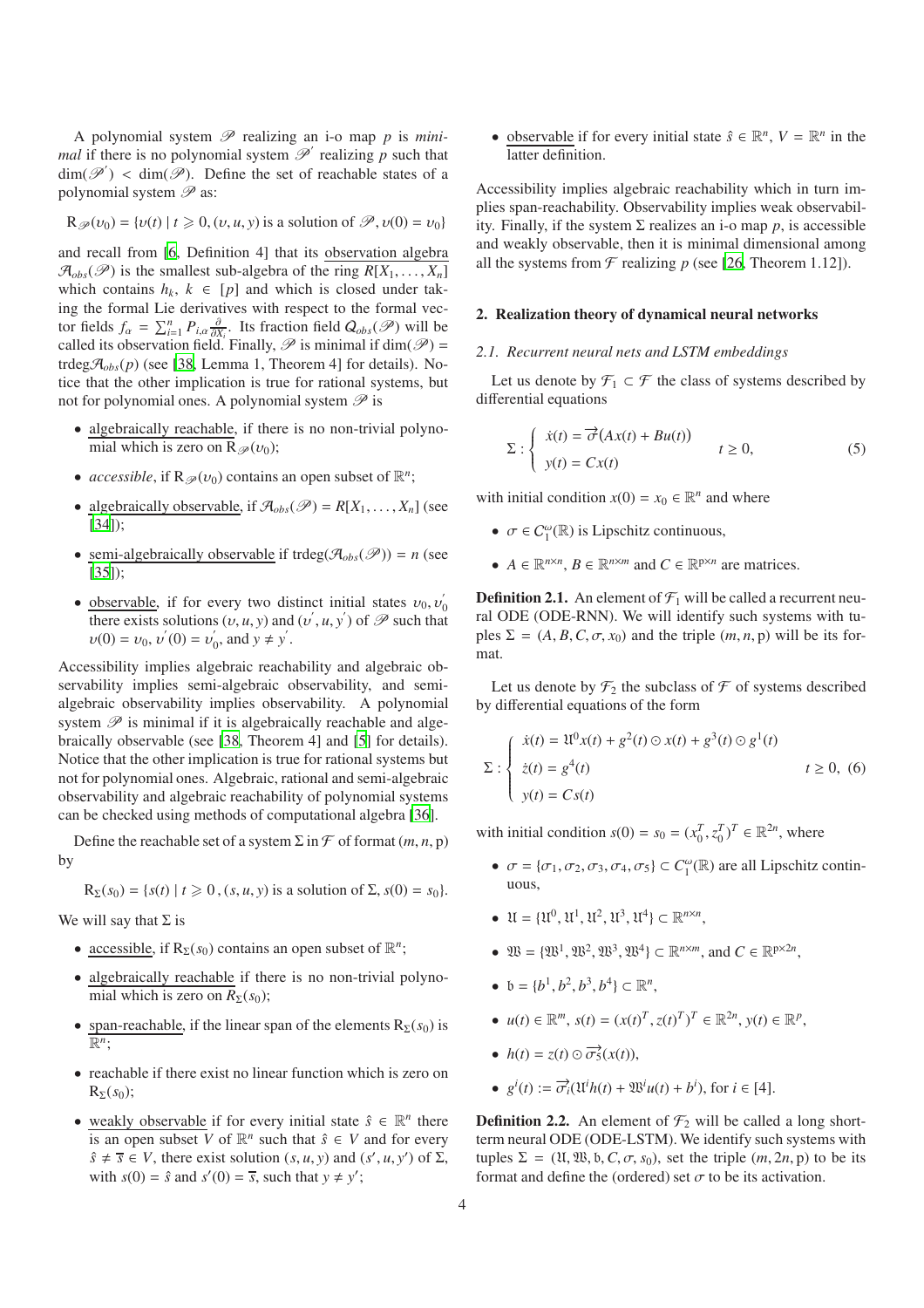We will restrict our attention to solutions of systems  $\Sigma$  in  $\mathcal{F}_1$ or in  $\mathcal{F}_2$  of the form  $(x, u, y) \in \mathcal{X}_{ac} \times \mathcal{U}_{pco} \times \mathcal{S}_{pc}$  and we recall that activations  $\sigma$  are assumed to be in  $C_1^{\omega}(\mathbb{R})$  so that global existence and uniqueness of solutions is verified and determined by *u* and for some initial value (see [\[15\]](#page-8-17) for details). Notice that the Euler discretization of such systems correspond exactly to residual RNNs and residual LSTMs (see [4.1](#page-6-0) for details).

<span id="page-4-1"></span>**Theorem 2.3.** All ODE-RNNs and ODE-LSTMs in  $\mathcal{F}_1$  and  $\mathcal{F}_2$ *have polynomial embeddings. Moreover, if an i-o map p has a realization by a ODE-LSTM, or a ODE-RNN then p is causal, analytic and* trdeg  $A_{obs}(p) < +\infty$ *.* 

The proof of this theorem will be done in Subsection [3.1.](#page-4-0)

We highlight the fact that our definitions of polynomial embeddings are completely explicit and can be easily implemented algorithmically. Theorem [2.3](#page-4-1) allows to infer qualitative properties on neural nets induced by properties of their polynomial embeddings as we will show in the next section.

#### *2.2. Qualitative properties of ODE-LSTMs*

A system  $\Sigma$  in  $\mathcal{F}_2$  with given activation  $\sigma$  realizing an i-o map *p* is said to be <u> $\sigma$ -minimal</u> there exists no  $\Sigma'$  in  $\mathcal{F}_2$  with activation  $\sigma$ , such that  $\Sigma$ <sup>*i*</sup> is a realization of *p* and dim( $\Sigma$ <sup>*'*</sup>) < dim( $\Sigma$ ).

**Lemma 2.4.** Assume that an i-o map *p* is realized by a system  $\Sigma$ in  $\mathcal{F}_2$  with given activation function  $\sigma$ . If one of the conditions below holds, then  $\Sigma$  is a  $\sigma$ -minimal realization of  $p$ :

- 1.  $\mathcal{P}(\Sigma)$  is a minimal realization of *p*,
- 2. trdeg $\mathcal{A}_{obs}(p) = \dim(\Sigma)$ ,
- 3.  $\mathcal{P}(\Sigma)$  is semi-algebraically observable and algebraically reachable,
- 4.  $\mathcal{P}(\Sigma)$  is algebraically observable and accessible.

*Proof.* The second point comes from the first and from [\[38](#page-8-19), Proposition 6]. The rest of the proof is straightforward.  $\Box$ 

# <span id="page-4-2"></span>**Proposition 2.5.** *Let*  $\Sigma$  *be a system in*  $\mathcal{F}_2$ *.*

- 1. *If*  $\mathcal{P}(\Sigma)$  *is accessible, then*  $\Sigma$  *is also accessible.*
- 2. If  $\mathcal{P}(\Sigma)$  *is algebraically reachable, then*  $\Sigma$  *is span-reachable. In particular, if*  $\mathscr{P}(\Sigma)$  *is accessible, then*  $\Sigma$  *is spanreachable.*
- 3. *If*  $\mathcal{P}(\Sigma)$  *is observable, then*  $\Sigma$  *is observable. In particular, if*  $\mathcal{P}(\Sigma)$  *is algebraically observable, then*  $\Sigma$  *is observable.*
- 4. *If*  $\mathcal{P}(\Sigma)$  *is semi-algebraically observable, then*  $\Sigma$  *is weakly observable.*

The proof of the above proposition will be done in Subsec-tion [3.2.](#page-6-1) Notice that a similar result was established for  $\mathcal{F}_1$  in [\[15\]](#page-8-17) with the help of an auxiliary polynomial embedding.

Note that the variables involved in the polynomial embedding  $\mathcal{P}(\Sigma)$  can be naturally reordered, or simply reduced, following the expressions of the activation functions  $\sigma$  of  $\Sigma$ .

Accessibility and algebraic/semi-algebraic observability conditions for rational/ polynomial systems can be checked by using methods of computer algebra [\[36\]](#page-8-14). In contrast, for checking accessibility and (weak) observability of an ODE-LSTM

the only systematic tools are the rank conditions [\[21](#page-8-13), Theorems 2.2, 2.5, 3.1, 3.5] or [\[24,](#page-8-12) Corallaries 2.2.5,2.3.5], which are not computational effective manner for analytic  $\sigma$ . Notice that minimality of  $\mathcal{P}(\Sigma)$  is a much weaker condition than accessibility and weak observability of  $\Sigma$ . This suggests that using realization theory of polynomial systems is likely to yield more useful results for ODE-LSTMs than using realization theory of general analytic systems.

### <span id="page-4-0"></span>3. Proofs

#### *3.1. Proof of Theorem [2.3](#page-4-1)*

Let us prove that all ODE-RNN have polynomial embeddings. Let  $\Sigma = (A, B, C, \sigma, x_0)$  be an ODE-RNN with format  $(m, n, p)$ . Denote  $L = Kn + n$  and consider the bijection

$$
\begin{array}{rcl}\n\phi: [K] \times [n] & \longrightarrow & [Kn] \\
(r, j) & \longmapsto & \phi(r, j) := r + K(j - 1)\n\end{array}
$$

For *L* formal symbols  $X_{\gamma}$ , let us write  $X_{\phi(i,r)}$  for the unique index  $\gamma \in [Kn]$  such that  $\phi(j, r) = \gamma$ .

Then one can construct an associated polynomial system  $\mathscr{P}(\Sigma) = (\{P_{\alpha}\}_\alpha, h, \nu_0)$  with

$$
\bullet \ \ P_{\alpha} \in \mathbb{R}[X_1,\ldots,X_L;\mathbb{R}^{Kn}]
$$

- $h \in \mathbb{R}[X_1, \ldots, X_L; \mathbb{R}^p]$
- $\bullet\;\;v_0\in\mathbb{R}^L.$

as follows:

$$
P_{\phi(j,r),u(t)} = U(X_{j,r}) \left( \sum_{k=1}^{n} a_{j,k} U_0(X_{k,u(t)}) \right)
$$
  
\n
$$
P_{Kn+j,r} = U_0(X_{j,r}),
$$
  
\n
$$
h_k = \sum_{j=1}^{n} c_{k,j} X_{j+Kn}
$$
  
\n
$$
(v_0)_{\phi(j,r)} = \sigma(e_j^T (Ax_0 + B\alpha_r)),
$$
  
\n
$$
(v_0)_{Kn+j} = e_j^T x_0.
$$

where  $k \in [p], j \in [n], r \in [K]$  and  $u(t)$  ranges the *K*- components of  $\{P_{\alpha}\}_\alpha$ . By [\[15,](#page-8-17) Lemma 2], if  $(x, u, y)$  is a solution of a ODE-RNN  $\Sigma$ , then  $(F(x), u, y)$  is a solution of  $\mathcal{P}(\Sigma)$  where *F* :  $\mathbb{R}^n \to \mathbb{R}^L$  is given by  $F(x) = (z_1, \ldots, z_{nK}, x^T)^T$ , where  $z_{\phi(j,\alpha)} = \sigma(e_j^T(Ax + B\alpha)).$ 

Let us now prove that all ODE-LSTMs have polynomial embeddings. Let  $\Sigma = (U, \mathfrak{W}, \mathfrak{b}, C, \sigma, s_0)$  be a ODE-LSTM with format  $(m, 2n, p)$ , denote  $U = \{\alpha_1, \dots, \alpha_K\}$  its input space and  $s(t) = (x(t)^T, z(t)^T)^T$  its state trajectory. Consider the ordering

$$
\begin{array}{rcl}\n\phi: [4] \times [n] \times [K] & \longrightarrow & [4nK], \\
(l, j, r) & \longmapsto & \phi(l, j, r) := j + n(l - 1) + 4n(r - 1).\n\end{array}
$$

Recall the discussion after [\(6\)](#page-3-0) the function  $h : [0, +\infty[ \rightarrow \mathbb{R}^n,$ i.e.,  $h(t)$ <sub>*j*</sub> =  $z_j(t)\sigma_5(x_j(t))$ , *j* = 1, 2, ..., *n*. In particular, there exists a function  $\chi : \mathbb{R}^{2n} \to \mathbb{R}^n$ ,  $\chi(s(t)) = h(t)$ . Clearly, we can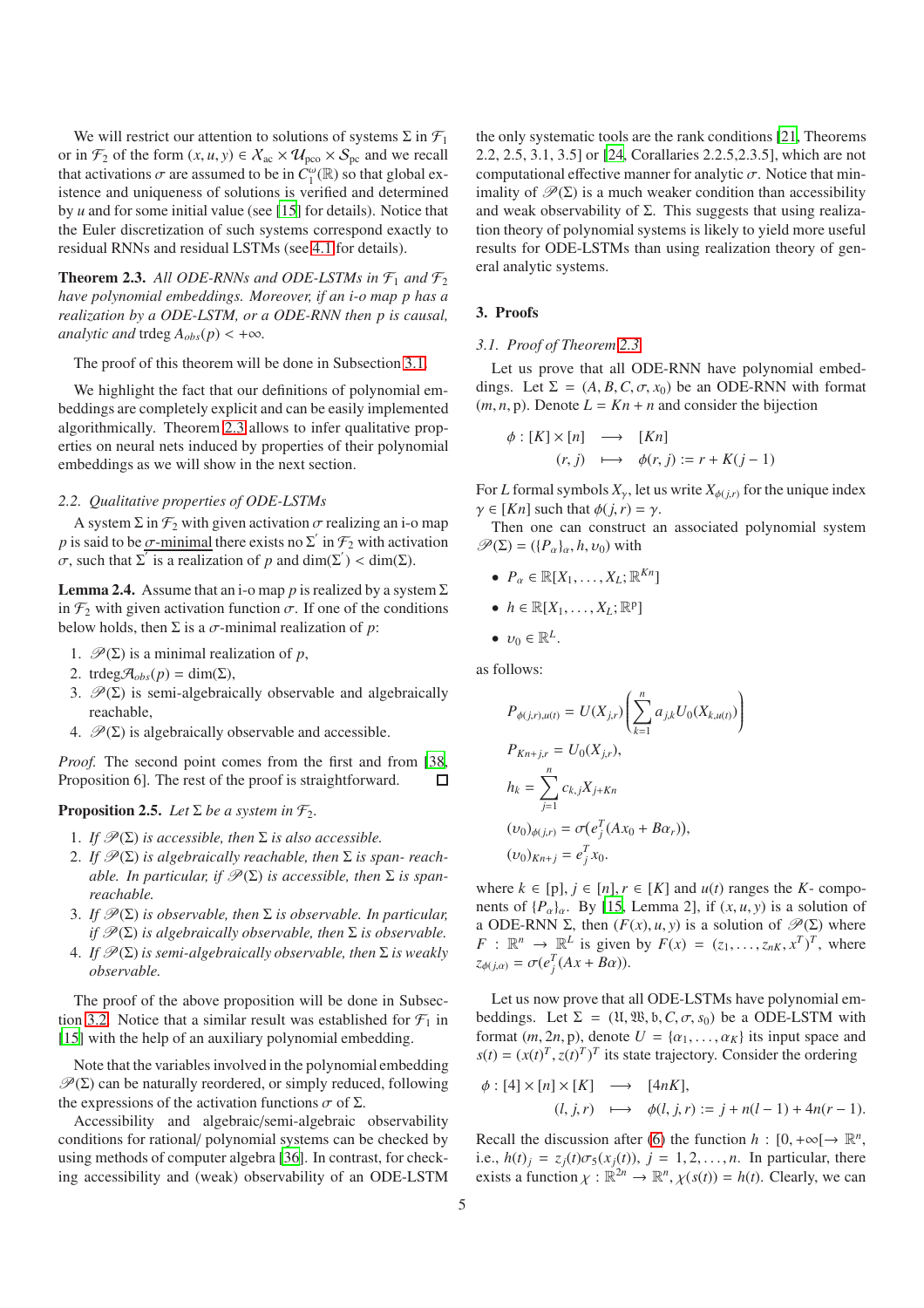defined a function  $R^l: U \times \mathbb{R}^{2n} \to \mathbb{R}^n$  such that for  $\alpha \in U$ ,  $R(\alpha, s)$  is polynomial in *s* and

$$
R^{l}(\alpha, s(t)) = \mathfrak{U}^{l} \underbrace{\chi(s(t))}_{h(t)} + \mathfrak{W}^{l} \alpha + b^{l}, \quad l \in [4].
$$

By writing  $\zeta_{\phi(l,j,r)}(s(t)) = \sigma_l(e_j^T(R^l(\alpha_r, s(t))))$  we can define a map  $F: \mathbb{R}^{2n} \to \mathbb{R}^{4nK+3n}$  such that

$$
F(s(t)) = (\zeta_1(s(t)), \ldots, \zeta_{4nK}(s(t)), \overrightarrow{\sigma_5}(x(t)), s(t)).
$$

Define  $v(t) = F(s(t))$ . Its coordinates are explicitly written as

$$
\nu_{\phi(l,j,r)}(t) = \sigma_l(e_j^T(R^l(\alpha_r, s(t))))
$$
\n
$$
\nu_{4nK+j}(t) = \sigma_5(x_j(t)), \quad j \in [n]
$$
\n
$$
\nu_{4nK+n+k}(t) = s_k(t) \quad k \in [2n]
$$
\n
$$
(7)
$$

Let us ease the notation and write

•  $v_{\phi(l,j,r)}(t) = v_{(l-1)n+j,r}(t),$ 

 $\sqrt{ }$  $\Big\}$  $\overline{\mathcal{L}}$ 

- $v_{\alpha_r}(t) = (v_{1,r}(t), \ldots, v_{4n,r}(t)),$
- υ4*nK*+<sup>∗</sup>(*t*) = (υ4*nK*+1(*t*), . . . , υ4*nK*+*n*(*t*)),
- $v(t) = (v_{\alpha_1}(t), \dots, v_{\alpha_K}(t), v_{4nK+\ast}(t), x(t)^T, z(t)^T)^T$
- $x_j(t) = v_{4nK+n+j}(t)$  and  $z_j(t) = v_{4nK+2n+j}(t)$ ,

Set  $\mathfrak{U}^l = (\mathfrak{U}^l_{i,j})^n_{i,j=1}, 0 \le l \le 4$ , and  $\sigma_k^{(1)}$  $P_k^{(1)} = P_k(\sigma_k), k \in [5].$ For each  $r = 1, 2, \ldots, K$ , define the polynomials  $Q_{j,r}, Q_{5n+j,r}$ ,  $Q_{ln+j,r}, j = 1, ..., n, l \in [4]$ , as follows:

- $Q_{j,r}(v(t)) = \sum_{i=1}^{n} \mathfrak{U}_{j,i}^{0} x_i(t) + v_{n+j,r}(t)x_j(t) + v_{2n+j,r}(t)v_{j,r}(t)$
- $Q_{5n+if}(v(t)) = Q_{if}(v(t))P_5(v_{4nK+i}(t))$
- for  $l \in [4]$ ,

$$
Q_{ln+j,r}(v(t)) = P_l(v_{\phi(l,j,r)}(t)) \times
$$
  

$$
\sum_{i=1}^n \left( \mathfrak{U}_{j,i}^l(v_{\phi(4,i,r)}(t)v_{4nK+i}(t) + z_j(t)Q_{i,r}(v(t))P_5(v_{4nK+i}(t)) \right)
$$

We set  $v(t)$  to be the state variables of the polynomial system  $\mathscr{P}(\Sigma) = (\{Q_u\}_u, C, \nu_0)$  defined, for  $l \in [4]$ ,  $j \in [n]$ , by

$$
\dot{x}_j(t) = Q_{j,u(t)}(v(t)), \ x_j(0) = e_j^T x_0,
$$
  
\n
$$
\dot{z}_j(t) = v_{3n+j,u(t)}(t), \ z_j(0) = e_j^T z_0
$$
  
\n
$$
\dot{v}_{(l-1)n+j,u(t)}(t) = Q_{ln+j,u(t)}(v(t)),
$$
  
\n
$$
\dot{v}_{4nK+j}(t) = Q_{5n+j,u(t)}(v(t))
$$
  
\n
$$
v_{\phi(l,j,r)}(0) = \sigma_l(e_j^T(R^l(\alpha_r, s(0))))
$$
  
\n
$$
v_{4nK+j}(0) = \sigma_5(e_j^T x_0)
$$
  
\n
$$
h(0) = z_0 \odot \overrightarrow{\sigma}_5^2(x_0),
$$
  
\n
$$
y(t) = Cs(t)
$$

<span id="page-5-0"></span>with initial state  $v_0 = v(0)$ .

**Lemma 3.1.** Let  $v(t) = F(s(t))$ . If  $(s, u, y)$  is a solution of a LSTM  $\Sigma$ , then  $(v, u, y)$  is a solution of  $\mathcal{P}(\Sigma)$ .

*Proof.* Let  $(s, u, y)$  be a solution of Σ. To show that  $(v, u, y)$ is a solution of  $\mathscr{P}(\Sigma)$ , it suffices to prove that *v* satisfies the differential equation [\(4\)](#page-1-1). For  $u(t) \in U$ , we calculate the first time-derivative of  $x_i(t)$ . Following [\(6\)](#page-3-0), we know that we have

<span id="page-5-1"></span>
$$
\dot{x}_j(t) = \sum_{i=1}^n U_{j,i}^0 x_i(t) + g_j^2(t) x_j(t)
$$
\n
$$
+ g_j^2(t) \sigma_1(e_j^T(R^1(u(t), t)))
$$
\n
$$
= \sum_{i=1}^n U_{j,i}^0 x_i(t) + \sigma_2(e_j^T(R^2(u(t), t))) x_j(t)
$$
\n
$$
+ \sigma_3(e_j^T(R^3(u(t), t))) \sigma_1(e_j^T(R^1(u(t), t)))
$$
\n
$$
= Q_{j,u(t)}(v(t)),
$$

as desired. Now notice that  $\dot{z}_i(t) = v_{\phi(4, j, r)}(t)$ , where *r*, *t* are such that  $u(t) = \alpha_r \in U$ . Then we get

$$
\dot{v}_{4nK+j}(t) = \frac{d}{dt}(\sigma_5(x_j(t)))
$$
  
=  $\dot{x}_j(t)P_5(\sigma_5(x_j(t)))$   
=  $Q_{j,u(t)}(v(t))P_5(v_{4nK+j}(t)).$ 

Now take  $l \in [4]$ . We obtain

$$
\dot{v}_{\phi(l,j,r)}(t) = \frac{d}{dt} \Big( \sigma_l(e_j^T(R^l(\alpha_r, s(t))) \Big) \n= P_l(v_{\phi(l,j,r)}(t)) \Big( \sum_{i=1}^n \mathfrak{U}_{j,i}^l \dot{h}(t) \Big) \n= P_l(v_{\phi(l,j,r)}(t)) \Big( \sum_{i=1}^n \mathfrak{U}_{j,i}^l(\dot{z}_i(t)\sigma_5(x_i(t)) + z_i(t)\dot{x}_i(t)P_5(\sigma_5(x_i(t)))) \Big) \n= P_l(v_{(\phi(l,j,r)}(t)) \Big( \sum_{i=1}^n \mathfrak{U}_{j,i}^l(v_{3n+i,u(t)}(t)v_{4nK+i}(t) + z_i(t)Q_{i,u(t)}(v(t))P_5(v_{4nK+i}(t))) \Big) \n= Q_{ln+j,u(t)}(v(t)).
$$

This completes the proof of Lemma [3.1.](#page-5-0)

We observe that the map  $F$  is a smooth map, in particular it is a continuous map and Lemma [3.1](#page-5-0) showed that, for all  $u \in \mathcal{U}_{\text{pco}}$ , if  $(s, u, y)$  is a solution of Σ, then  $(v, u, y)$  is a solution of  $\mathcal{P}(\Sigma)$ , with

$$
v(t) = F(s(t)), \quad \forall t \geq 0,
$$
\n(8)

 $\Box$ 

where  $s(t) = (x(t)^T, z(t)^T)^T \in \mathbb{R}^{2n}$ .

Finally, if an i-o map  $p$  :  $\mathcal{U}_{pco} \rightarrow \mathcal{S}_{pc}$  is realized by a system  $\Sigma$  in  $\mathcal{F}_1$  or  $\mathcal{F}_2$ , then the polynomial embedding  $\mathscr{P}(\Sigma)$  also realizes *p* by [\[15](#page-8-17), Lemma 2] and Lemma [3.1.](#page-5-0) Thus *p* is causal and analytic and trdeg  $\mathcal{A}_{obs}(p) < \infty$  (by [\[5](#page-8-10), Theorem 3], [\[37](#page-8-8), Theorem 5.16]).

This concludes the proof of Theorem [2.3.](#page-4-1)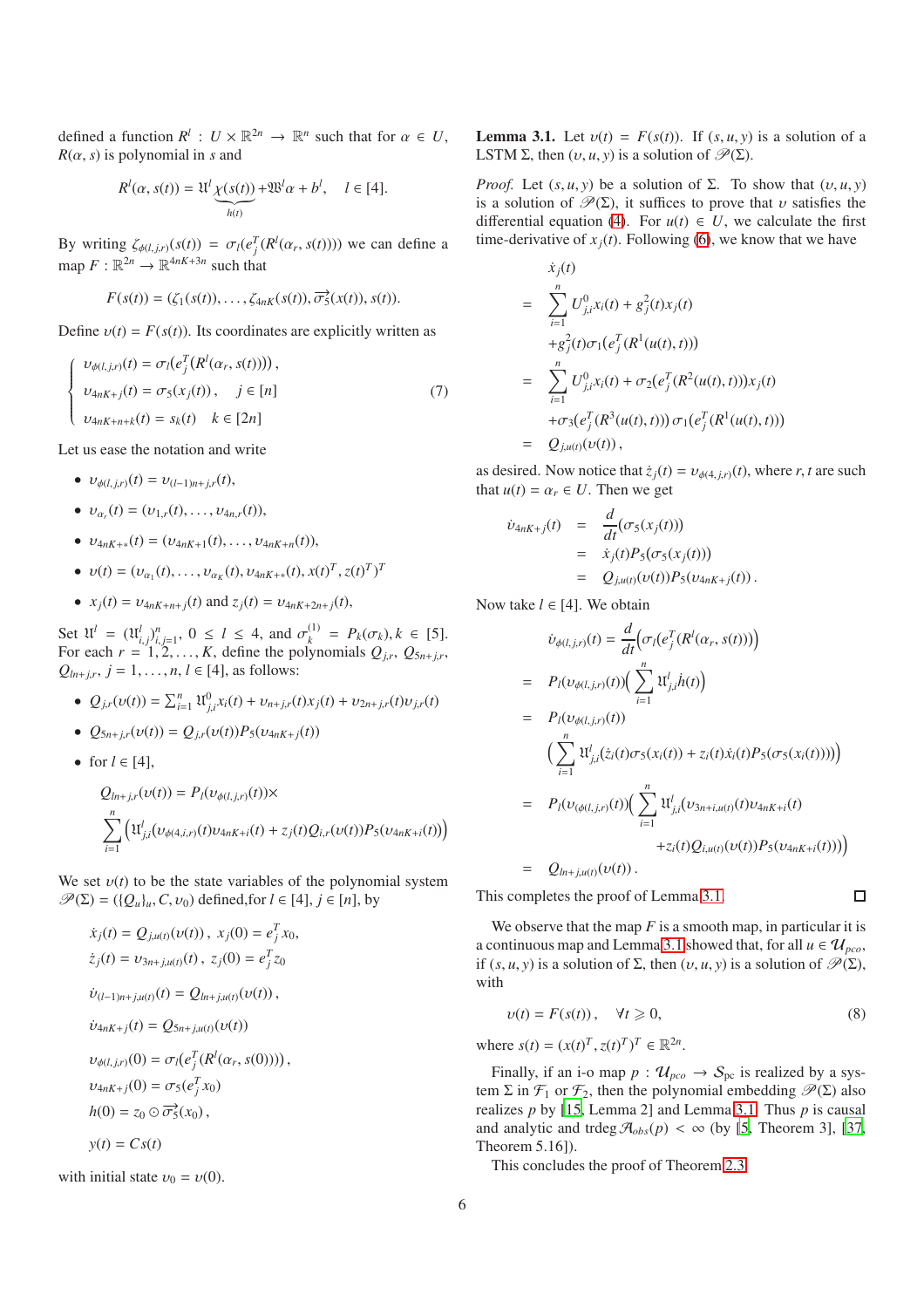#### <span id="page-6-1"></span>*3.2. Proof of Proposition [2.5](#page-4-2)*

First, we prove that, if  $\mathcal{P}(\Sigma)$  is accessible, then  $\Sigma$  is also accessible. By definition of the map *F* from [\(7\)](#page-5-1), we obtain

$$
F(R_{\Sigma}(s_0)) = R_{\mathscr{P}(\Sigma)}(\nu_0), \qquad (9)
$$

where  $R_{\Sigma}(s_0)$  and  $R_{\mathscr{P}(\Sigma)}(v_0)$  are respectively the reachable set of  $\Sigma$  and of  $\mathscr{P}(\Sigma)$ , and  $v_0 = v(0)$ . Now suppose that the polynomial system  $\mathcal{P}(\Sigma)$  is accessible, i.e. there exists a non-empty open set *O* included in  $R_{\mathscr{P}(\Sigma)}(v_0)$ . Thus  $F^{-1}(O)$  is a non-empty open set (because *F* is a continuous map) included in  $R_{\Sigma}(s_0)$ , so that  $\Sigma$  is accessible.

Next, we prove that, if  $\mathcal{P}(\Sigma)$  is algebraically reachable, then Σ is span-reachable. Suppose that  $\mathcal{P}(\Sigma)$  is algebraically reachable, i.e. there is no non-trivial polynomial which vanishes on the reachable set  $R_{\mathscr{P}(\Sigma)}(v_0)$ . Take  $u \in \mathcal{U}_{\text{pco}}$  such that  $(s, u, y)$ a solution of  $\Sigma$ , with  $s(t) = (x(t)^T, z(t)^T)^T \in \mathbb{R}^{2n}$ , for  $t \ge 0$ . Consider  $(v, u, y)$  the solution of  $\mathcal{P}(\Sigma)$  obtained by Lemma [3.1.](#page-5-0) Assume that  $\Sigma$  is not span-reachable, i.e. there exist reals  $\lambda_1, \ldots, \lambda_{2n}$  such that

$$
\sum_{j=1}^n \lambda_j x_j(t) + \sum_{j=1}^n \lambda_{n+j} z_j(t) = 0.
$$

Then taking the first derivative of the above equation gives

$$
\sum_{j=1}^n \lambda_j Q_{j,u(t)}(\nu(t)) + \sum_{j=1}^n \lambda_{n+j} \nu_{3n+j,u(t)}(t) = 0,
$$

which is a contradiction, because there exists at least one nontrivial polynomial (given by the above equation) vanishing on the reachable set  $R \mathcal{P}(\Sigma)(v_0)$ .

Next, we prove that, if  $\mathcal{P}(\Sigma)$  is observable, the  $\Sigma$  is also observable. Take  $s_0, s'_0 \in \mathbb{R}^{2n}$  two initial states of  $\Sigma$  such that  $s_0 \neq s'_0$ . Thus we have  $v_0 = F(s_0) \neq F(s'_0) = v'_0$ , because the map *F*, defined in [\(7\)](#page-5-1), is injective. As  $\mathcal{P}(\Sigma)$  is observable, there exist solutions  $(v, u, y)$  and  $(v', u, y')$  of  $\mathcal{P}(\Sigma)$  such that  $v(0) = v_0$  and  $v'(0) = v'_0$ , and  $y \neq y'$ . By Lemma [3.1](#page-5-0) and by [\(9\)](#page-6-2), there exist solutions  $(s, u, y)$  and  $(s', u, y')$  of  $\Sigma$  with  $s(0) = s_0$ and  $s'(0) = s'_0$ , satisfying

<span id="page-6-3"></span>
$$
\forall t \ge 0
$$
,  $F(s(t)) = v(t)$ , and  $F(s'(t)) = v'(t)$ , (10)

and  $y \neq y'$ . Thus  $\Sigma$  is observable, as desired. Now if  $\mathcal{P}(\Sigma)$  is algebraically reachable, then it is observable, by [\[5,](#page-8-10) Proposition 3]. Then  $\Sigma$  is observable, by the above arguments.

Finally, we prove that, if  $\mathcal{P}(\Sigma)$  is semi-algebraically observable, then  $\Sigma$  is weakly observable. By [\[35,](#page-8-20) Proposition 4.20, Corollary 4.22], the polynomial system  $\mathcal{P}(\Sigma)$  is weakly observable. Let  $s_0 \in \mathbb{R}^{2n}$  be an initial state of  $\Sigma$ , and let  $v_0 = F(s_0)$ . As  $\mathscr{P}(\Sigma)$  is weakly observable, there exist a open set *V* with  $v_0 \in V$  such that, for all  $v'_0 \neq v_0 \in V$ , there exist solutions (*v*, *u*, *y*) and (*v'*, *u*, *y'*) satisfying  $v(0) = v_0$ ,  $v'(0) = v'_0$ , and  $y \neq y'$ . We set  $U = F^{-1}(V)$  which is an open set (because *F* is a continuous map) such that  $s_0 \in U$ . Take  $s'_0 \neq s_0 \in U$ , and set  $v'_0 = F(s'_0) \in V$ . By injectivity of  $F, v'_0 \neq v_0 \in V$ . Thus we can find solutions  $(v, u, y)$  and  $(v', u, y')$  of  $\mathcal{P}(\Sigma)$  as above. Then there exist solutions  $(s, u, y)$  and  $(s', u, y')$  of  $\Sigma$  such that [\(10\)](#page-6-3) holds. We know that  $y \neq y'$ . Thus  $\Sigma$  is weakly observable.

#### 4. Examples

<span id="page-6-2"></span>Linear systems are a particular case of ODE-LSTMs, by taking  $\sigma_1$  the identity map,  $\sigma_2 = \sigma_4 = 0$  (the constant functions equal to 0),  $\sigma_3 = 1$  (the constant function equal to 1),  $b^1 \in \mathbb{R}^n$ the trivial vector and  $C \in \mathbb{R}^{p \times 2n}$  a matrix of the form  $(\widetilde{C}, 0)$ with  $\widetilde{C} \in \mathbb{R}^{p \times n}$ . Also ODE-RNNs are particular cases of ODE-LSTMs by taking  $\sigma_2 = \sigma_4 = 0$ ,  $\sigma_3 = 1$ ,  $\sigma_1$  to be any nonconstant continuous globally Lipschitz function, and taking *b*<sup>1</sup> to be trivial.

<span id="page-6-0"></span>**Remark 4.1.** For a suitable choice of C and  $U^0$ , and taking  $\sigma_3 = \sigma_4 = \sigma_2$ , the Euler discretization of an ODE-LSTM in  $\mathcal{F}_2$ is given by

$$
\Sigma_{discretized} : \begin{cases} x(k+1) = x(k) + f(k) \odot x(k) + i(k) \odot g^1(k) \\ f(k) = \overline{\sigma}_2^2(\mathfrak{U}^2 h(k) + \mathfrak{W}^2 u(k) + b^2) \\ i(k) = \overline{\sigma}_3^2(\mathfrak{U}^3 h(k) + \mathfrak{W}^3 u(k) + b^3) \\ z(k+1) = z(k) + \overline{\sigma}_2^2(\mathfrak{U}^4 h(k) + \mathfrak{W}^4 u(k) + b^4) \\ h(k) = z(k) \odot \overline{\sigma}_5^2(x(k)) \\ x(0) = x_0, \ z_0 = z(0) \\ y(k) = z(k). \end{cases}
$$

This is closely related to LSTM networks defined in [\[18\]](#page-8-21), where, at the *k*th step,  $x(k)$ ,  $f(k)$ ,  $i(k)$  are usually called respectively the cell, the forget gate and the input gate and  $u(k)$ ,  $z(k)$ respectively the input and the output. The presence of a skip connection makes this actually a *residual* LSTM which, being the discretization of an ODE, enjoys of (gradient) stable dynamics, contrary to vanilla LSTMs. In addition, our construction should be readily applicable to LEM networks defined in [\[43\]](#page-9-3) which are also presented as discretized two-gated recurrent neural ODEs.

Example 4.2. Let us exhibit an ODE-LSTM whose polynomial embedding is minimal. Set  $\mathcal{U} = \{u\} \subset \mathbb{R}$  and consider:

<span id="page-6-4"></span>
$$
\Sigma : \begin{cases} \dot{x}(t) = \sigma(x(t)z(t) + u)x(t) \\ \dot{z}(t) = 0 \\ x(0) = 0, z(0) = a, \text{ with } a \neq 0 \\ y(t) = x(t), \end{cases}
$$
(11)

where  $\sigma$  is the sigmoid function. Here  $\sigma_1 = \sigma_3 = \sigma_4 = 0$ ,  $\sigma_5$  is the identity,  $U^2 = 1$ ,  $W^2 = 1$ ,  $b^2$  is the zero vector and  $C = (1, 0) \in \mathbb{R}^{1 \times 2}$ . We can rewrite [\(11\)](#page-6-4) as:

$$
\Sigma : \begin{cases} \dot{x}(t) = \sigma(ax(t) + u)x(t), \\ x(0) = 0, \\ y(t) = x(t). \end{cases}
$$
\n(12)

Then, as  $m(\sigma) = 2$ ,  $\mathcal{P}(\Sigma)$  is given by

$$
\mathcal{P}(\Sigma) : \begin{cases} \n\dot{v}_{1,u} = av_2 v_{1,u} (1 - v_{1,u}), \\ \n\dot{v}_2 = v_{1,u} v_2, \\ \n\dot{v}_{1,u} (0) = \sigma(u) \, , \, v_2 (0) = 0 \, , \\ \n\dot{y}(t) = h(v(t)) = v_2(t). \n\end{cases}
$$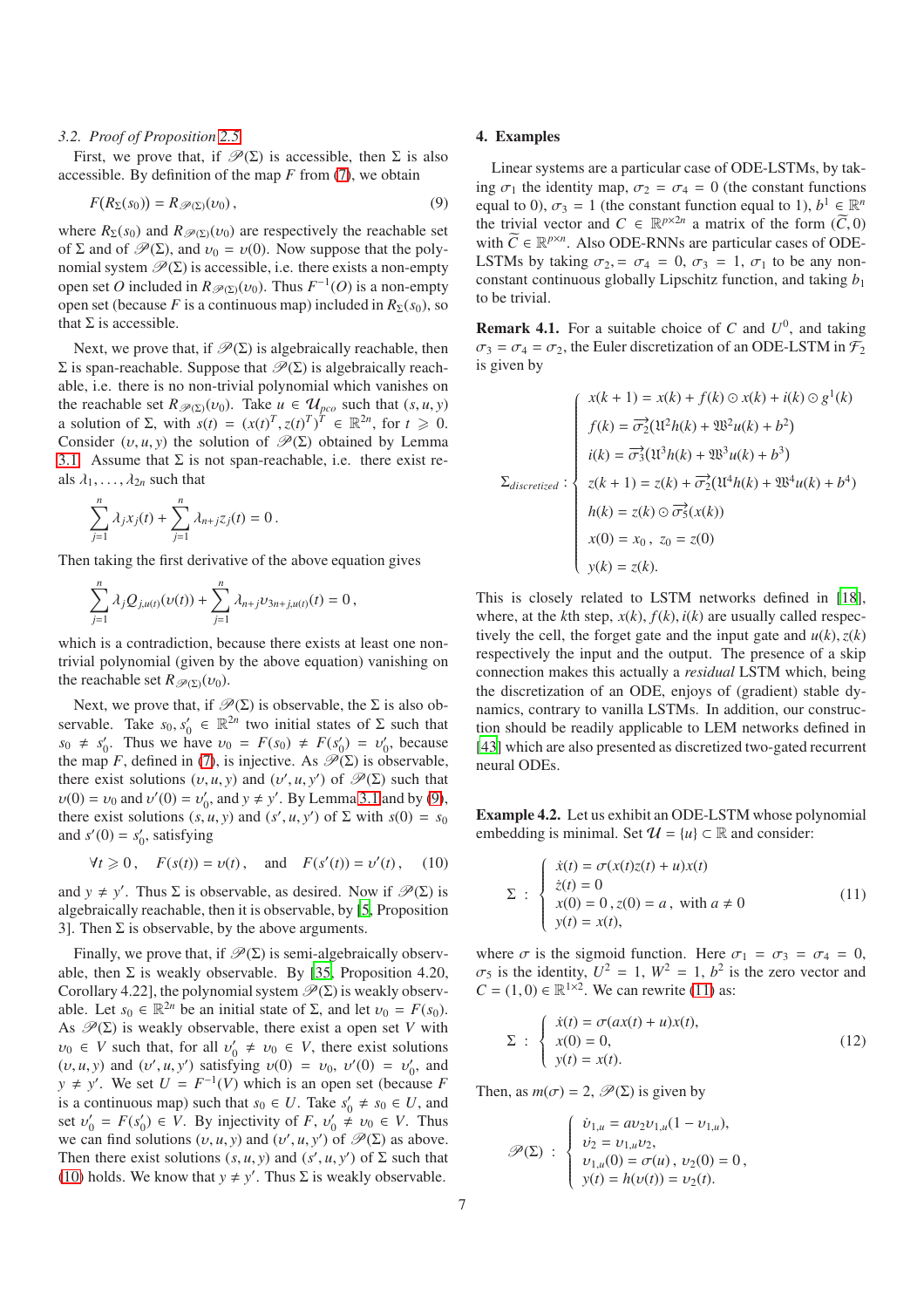where  $v(t) = (v_{1,u}(t), v_2(t))^T v_{1,u}(t) = \sigma(ax(t) + u)$  and  $v_2(t) =$  $x(t)$ , for  $t \ge 0$ . It is clear that  $v_{1,u}$  and  $v_2$  belong to the observation field  $Q_{obs}(\mathscr{P}(\Sigma))$ .

Now we prove that  $dim(\mathcal{P}(\Sigma)) = 2$ . Observe that

$$
\forall t \ge 0
$$
,  $\frac{\dot{v}_{1,u}(t)}{1 - v_{1,u}(t)} = a\dot{v}_2(t)$ ,

and notice that  $v_{1,u}(t) < 1$ , because the sigmoid function takes value in ]0; 1[. By taking the primitives of both sides of the above equation, there is  $c \in \mathbb{R}$  such that

$$
\forall t \geq 0, \quad \ln(1 - \nu_{1,u}(t)) = a \nu_2(t) + c \,,
$$

which implies that

$$
\forall t \geq 0
$$
,  $v_{1,u}(t) = 1 - Ke^{av_2(t)}$ , with  $K = e^c$ .

Thus, there is no non-trivial polynomial which vanishes on the set of reachable states of  $\mathscr{P}(\Sigma)$ , i.e.  $\mathscr{P}(\Sigma)$  is algebraically reachable. We conclude that  $dim(\mathcal{P}(\Sigma)) = 2 = m(\sigma)$  which implies that  $\Sigma$  is minimal.

In what follows we set  $\mathcal{U} = {\alpha_1, \alpha_2} \subset \mathbb{R}$  with  $\alpha_1 \neq \alpha_2$ .

Example 4.3. Let us exhibit a reduction method of polynomial ODE-LSTM embeddings. Consider:

$$
\Sigma : \begin{cases}\n\dot{x}(t) = \sigma(h(t) + u(t))x(t) + \sigma(h(t) + u(t)), \\
\dot{z}(t) = \sigma(h(t) + u(t)), \\
h(t) = x(t)z(t), \\
x(0) = 0, z(0) = 0, \\
y(t) = z(t),\n\end{cases}
$$

where we take  $\sigma_1 = \sigma_2 = \sigma_4 = \sigma$  to be the sigmoid function,  $\sigma_3 = 1$  and  $\sigma_5$  the identity map. Here  $n(\sigma) = 2$ ,  $k(\sigma) = 1$  so that  $m(\sigma) = 4$ . For  $k = 1, 2$  and  $t \ge 0$ , using Lemma [3.1,](#page-5-0) let us set  $v_{1,\alpha_k}(t) = \sigma_1(x(t)z(t) + \alpha_k) = \sigma(x(t)z(t) + \alpha_k) = v_{2,\alpha_k}(t) =$  $\nu_{4,\alpha_k}(t)$ ,  $\nu_{3,\alpha_k}(t) = 1$ , and  $\nu_5(t) = x(t)$ . Thus,  $\mathscr{P}(\Sigma)$  is simply given by

$$
\left\{\begin{array}{l} \dot v_{1,\alpha_1}=(v_{1,u(t)}v_2v_3+v_{1,u(t)}v_3+v_{1,u(t)}v_2)v_{1,\alpha_1}(1-v_{1,\alpha_1})\,,\\ \dot v_{1,\alpha_2}=(v_{1,u(t)}v_2v_3+v_{1,u(t)}v_3+v_{1,u(t)}v_2)v_{1,\alpha_2}(1-v_{1,\alpha_2})\,,\\ \dot v_2=v_{1,u(t)}v_2+v_{1,u(t)}\,,\\ \dot v_3=v_{1,u(t)}\,,\\ \dot v_{1,\alpha_k}(0)=\sigma(\alpha_k),\ v_2(0)=v_3(0)=0\,,\text{ for } k=1,2\,,\\ y(t)=v_3(t), \end{array}\right.
$$

where we set  $x(t) = v_2(t)$  and  $z(t) = v_3(t)$ .

Example 4.4. Let us now exhibit an accessible ODE-LSTM whose polynomial embedding is not accessible:

$$
\Sigma : \begin{cases} \dot{x}(t) = \sigma(h(t) + u(t))^2, \\ \dot{z}(t) = \sigma(h(t) + u(t)), \\ h(t) = x(t)z(t), \\ s_0 = (x(0), z(0)) = (0, 0)^T, \\ y(t) = z(t). \end{cases}
$$
(13)

In this case,  $n(\sigma) = 2$ . We first prove that  $\Sigma$  is accessible. Let  $f_{\alpha_1}, f_{\alpha_2} : \mathbb{R}^2 \to \mathbb{R}^2$  be vector fields generated by Σ. We denote by  $\mathcal{L}_{\Sigma}(s_0)$  the smallest Lie algebra containing  $f_{\alpha_1}, f_{\alpha_2}$  and closed by Lie brackets. We then have

$$
\begin{cases} \frac{1}{\sigma(\alpha_2)} f_{\alpha_2}(s_0) - \frac{1}{\sigma(\alpha_1)} f_{\alpha_1}(s_0) = (\sigma(\alpha_2) - \sigma(\alpha_1)) (1,0)^T \in \mathbb{R}^2, \\ \frac{1}{\sigma(\alpha_2)^2} f_{\alpha_2}(s_0) - \frac{1}{\sigma(\alpha_1)^2} f_{\alpha_1}(s_0) = \frac{\sigma(\alpha_1) - \sigma(\alpha_2)}{\sigma(\alpha_1)\sigma(\alpha_2)} (0,1)^T \in \mathbb{R}^2. \end{cases}
$$

As  $\sigma(\alpha_1), \sigma(\alpha_2) > 0$  and  $\sigma(\alpha_1) \neq \sigma(\alpha_2)$  because  $\alpha_1 \neq \alpha_2$  and *σ* is bijective and takes values in [0; 1], then  $dim L_{\Sigma}(s_0) = 2 =$ *n*( $\sigma$ ). By [\[25,](#page-8-22) Theorem 3.10], Σ is accessible. Now  $\mathcal{P}(\Sigma)$  is given by

$$
\left\{\begin{array}{l} \dot{v}_{1,\alpha_1}=(v_{1,u(t)}^2v_3+v_{1,u(t)}v_2)v_{1,\alpha_1}(1-v_{1,\alpha_1})\,,\\ \dot{v}_{1,\alpha_2}=(v_{1,u(t)}^2v_3+v_{1,u(t)}v_2)v_{1,\alpha_2}(1-v_{1,\alpha_2})\,,\\ \dot{v}_2=v_{1,u(t)}^2\,,\\ \dot{v}_3=v_{1,u(t)}\,,\\ \dot{v}_{3}=v_{1,u(t)}\,,\\ \dot{v}_{1,\alpha_k}(0)=\sigma(\alpha_k),\ v_2(0)=v_3(0)=0\,,\text{ for } k=1,2\,,\\ \dot{y}(t)=v_3(t), \end{array}\right.
$$

where, for  $t \ge 0$ ,  $\alpha \in \mathcal{U}$ , we set  $v_{1,\alpha}(t) = \sigma(x(t)z(t) + \alpha)$ ,  $v_2(t) =$ *x*(*t*) and  $v_3(t) = z(t)$ . We denote  $v_0 = (\sigma(\alpha_1), \sigma(\alpha_2), 0, 0)^T \in \mathbb{R}^4$ the initial state of  $\mathscr{P}(\Sigma)$  and let  $g_{\alpha_1}, g_{\alpha_2} : \mathbb{R}^4 \to \mathbb{R}^4$  be vector fields generated by the polynomial system  $\mathcal{P}(\Sigma)$ . We denote  $\mathcal{L}_{\mathscr{P}(\Sigma)}(v_0)$  the smallest Lie algebra containing  $g_{\alpha_1}, g_{\alpha_2}$  and closed by Lie brackets. It is easy to prove that  $(g_{\alpha_1}(v_0), g_{\alpha_2}(v_0))$ is linearly independent, so that  $2 \leq dim\mathcal{L}_{\mathscr{P}(\Sigma)}(\nu_0)$ .

Example 4.5. Let us exhibit an ODE-LSTM  $\Sigma$  which, seen as an analytic system, is both accessible and weakly observable and thus is minimal:

$$
\Sigma : \begin{cases} \n\dot{x}(t) = \sigma(h(t) + u(t))x(t) + \sigma(h(t) + u(t))^2, \\
\dot{z}(t) = \sigma(h(t) + u(t)), \\
h(t) = x(t)z(t), \\
x(0) = 0, z(0) = 0, \\
y(t) = z(t),\n\end{cases}
$$
\n(14)

where  $\sigma_1 = \sigma_2 = \sigma_3 = \sigma_4 = \sigma$  is the sigmoid function and  $\sigma_5$ the identity map. Here  $n(\sigma) = 2$  and  $\mathcal{P}(\Sigma)$  is given by:

$$
\label{eq:20} \left\{ \begin{array}{l} \dot{\upsilon}_{1,\alpha_1}=(\upsilon_{1,u(t)}\upsilon_2\upsilon_3+\upsilon_{1,u(t)}^2\upsilon_3+\upsilon_{1,u(t)}\upsilon_2)\upsilon_{1,\alpha_1}(1-\upsilon_{1,\alpha_1})\,,\\ \dot{\upsilon}_{1,\alpha_2}=(\upsilon_{1,u(t)}\upsilon_2\upsilon_3+\upsilon_{1,u(t)}^2\upsilon_3+\upsilon_{1,u(t)}\upsilon_2)\upsilon_{1,\alpha_2}(1-\upsilon_{1,\alpha_2})\,,\\ \dot{\upsilon}_2=\upsilon_{1,u(t)}\upsilon_2+\upsilon_{1,u(t)}^2\,,\\ \dot{\upsilon}_3=\upsilon_{1,u(t)}\,,\\ \upsilon_{1,\alpha_1}(0)=\sigma(\alpha_1)\,,\upsilon_{1,\alpha_2}(0)=\sigma(\alpha_2)\,,\upsilon_2(0)=\upsilon_3(0)=0\,,\\ \boldsymbol{y}(t)=\upsilon_3(t). \end{array} \right.
$$

Now, for  $t \ge 0$ , set  $v_{1,\alpha_k}(t) = \sigma(x(t)z(t) + \alpha_k)$ , where  $k = 1, 2$ , and set  $v_2(t) = x(t)$  and  $v_3(t) = z(t)$ .

<span id="page-7-0"></span>Notice that equations [\(13\)](#page-7-0) hold in this case, so  $dim\mathcal{L}_\Sigma(s_0)$  =  $2 = n(\sigma)$ . Then, by [\[25,](#page-8-22) Theorem 3.10], we conclude that  $\Sigma$ is accessible (i.e. its reachable set from  $s_0 = (0, 0)^T$  contains a non-empty open set).

Now let's prove that  $\Sigma$  is weakly observable by proving that  $\mathscr{P}(\Sigma)$  is semi-algebraically observable. Denote  $g_{\alpha_1}, g_{\alpha_2} : \mathbb{R}^4 \to$  $\mathbb{R}^4$  the vector fields generated by  $\mathscr{P}(\Sigma)$ , and  $L_{g_\alpha}$  the Lie derivative operator along  $g_\alpha$ , for  $\alpha \in \mathcal{U}$ . The output map of  $\mathcal{P}(\Sigma)$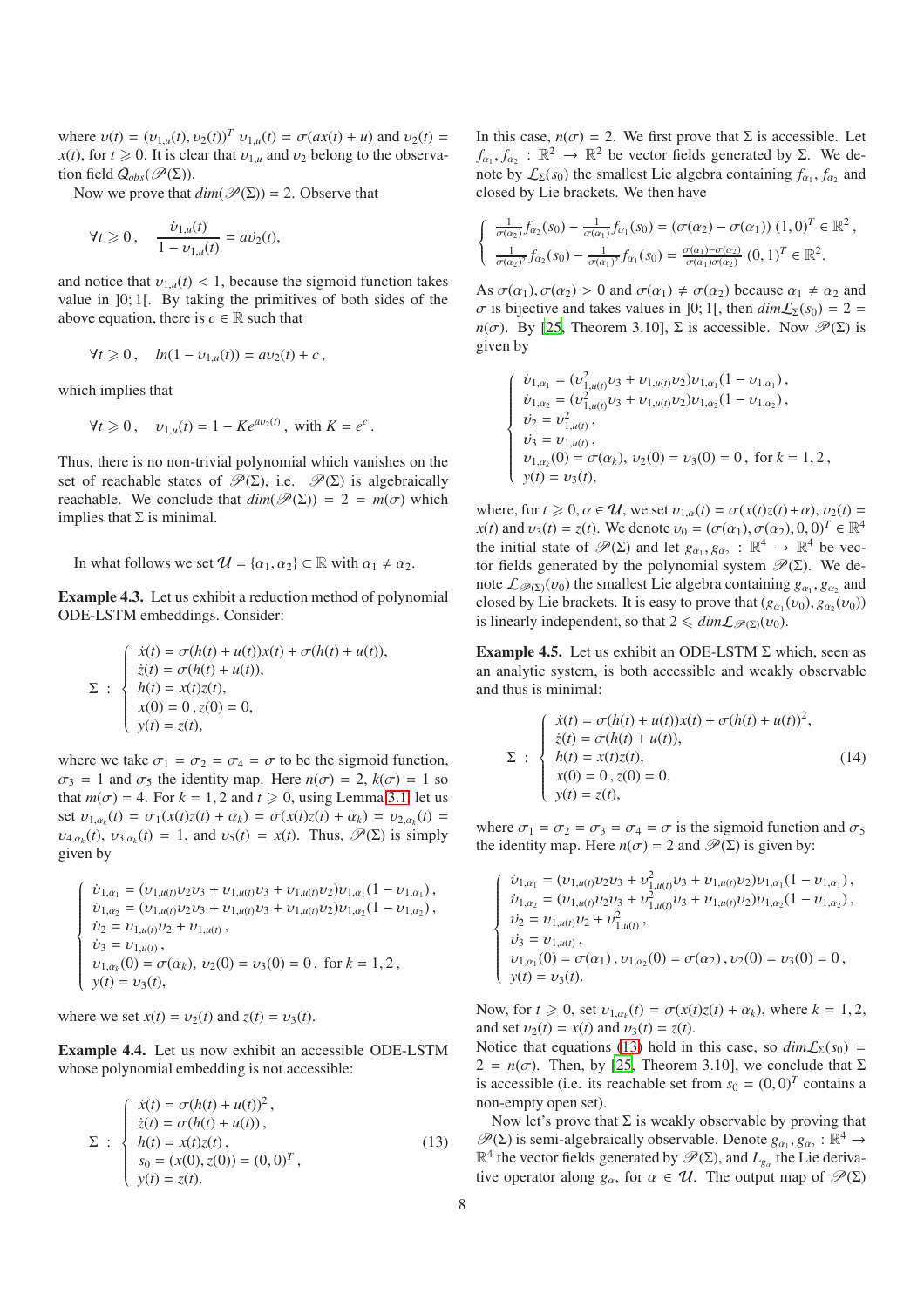is  $h = v_3$ . It is then clear that  $v_3$  belongs to the observation algebra of  $\mathcal{P}(\Sigma)$ . Moreover we have

$$
L_{g_{\alpha_1}} h = \nu_{1,\alpha_1} \,, \quad L_{g_{\alpha_2}} h = \nu_{1,\alpha_2} \,,
$$

which shows that  $v_{1,\alpha_1}, v_{1,\alpha_2}$  also belong to the observation algebra  $\mathcal{A}_{obs}(\mathscr{P}(\Sigma))$  of  $\mathscr{P}(\Sigma)$  as the latter algebra is closed under Lie derivatives along  $g_{\alpha_1}, g_{\alpha_2}$ . Thus, in  $Q_{obs}(\mathscr{P}(\Sigma))$  we have

$$
\upsilon_2 = \frac{\frac{L_{g_{\alpha_2}}L_{g_{\alpha_1}}h}{L_{g_{\alpha_1}}h(1-L_{g_{\alpha_1}})}-h(L_{g_{\alpha_2}}h)^2}{h(L_{g_{\alpha_2}}h) + L_{g_{\alpha_2}}h}.
$$

This proves that  $\mathcal{P}(\Sigma)$  is semi-algebraically observable. Thus  $\Sigma$  is weakly observable by Lemma [2.5.](#page-4-2) As  $\Sigma$  is seen as an analytic system and is accessible and weakly observable, it is then minimal.

### 5. Conclusions and perspectives

We have shown that i-o maps realized by large classes of recurrent neural ODEs (namely ODE-RNNs and ODE-LSTMs) can be represented by polynomial systems, and we used this fact to derive necessary and sufficient conditions for the existence of realizations by such systems and their minimality. Future research will be directed towards improving these results to derive a complete realization theory for ODE-LSTMs and apply them to formulating theoretical guarantees for learning ODE-LSTMs.

#### References

- [1] F. Albertini, P. Dai Pra, Forward accessibility for recurrent neural networks, *IEEE Transactions on Automatic Control*, 1995, pages 1962-1968, volume 40.
- <span id="page-8-16"></span>[2] F. Albertini, E.D. Sontag, For Neural Networks, Function Determines Form, *Neural Networks* 6(1993): 975-990.
- <span id="page-8-15"></span>[3] F. Albertini and E.D. Sontag, State observability in recurrent neural networks, *Systems f3 Control Letters* 22(1994): 235-244.
- <span id="page-8-4"></span>[4] S. Bai, J. Z. Kolter, V. Koltun, Deep equilibrium models. *Advances in Neural Information Processing Systems*, 32, 2019.
- <span id="page-8-10"></span>[5] Z. Bartoszewicz, Minimal polynomial realizations, *Mathematics of control, signals, and systems*, 1988, pages 227-237, volume 1.
- <span id="page-8-18"></span>[6] Z. Bartoszewicz, Rational systems and observation fields, *Systems* & *Control Letters 9*, 1987, pages 379-386.
- <span id="page-8-2"></span>[7] Y. Bengio, P. Simard, and P. Frasconi, Learning long-term dependencies with gradient descent is difficult, *IEEE Transactions on neural networks*, 5(2), pages 157-166, 1994.
- [8] S. P. Bhat and D. S. Bernstein, Geometric homogeneity with applications to finite time stability, *Mathematics of Control, Signals and Systems*, vol. 17, pp. 101 – 127, 2005.
- [9] A. Fermanian, P. Marion, J.-P. Vert and G. Biau, *Framing RNN as a kernel method: A neural ODE approach* Advances in Neural Information Processing Systems 34, 2021.
- [10] J. Bochnak, M. Coste, and M.-F. Roy, *Real algebraic geometry*, Springer-Verlag, Berlin Heidelberg, 1998.
- [11] A. Caterini and D. E. Chang, Deep Neural Networks in a Mathematical Framework, Springer, *SpringerBriefs in Computer Science*, 2018.
- <span id="page-8-3"></span>[12] R.T. Chen, Y. Rubanova, J. Bettencourt and D. Duvenaud, *Neural ordinary di*ff*erential equations*. Advances in neural information processing systems, 31, 2018.
- [13] D. Cox, J. Little, and D. O'Shea, *Ideals, varieties, and algorithms: An introduction to computational algebraic geometry and commutative algebra*, Springer, third edition, 2007.
- [14] P. D'Alessandro, A. Isidori and A. Ruberti, Realization and structure theory of bilinear dynamical systems. *SIAM J. Control and Optimization*, 517–535, 1974.
- <span id="page-8-17"></span>[15] T. Defourneau, M. Petreczky, Realization theory of recurrent neural networks and rational systems, IEEE 58th Conference on Decision and Control (CDC), 2019.
- [16] F.A. Gers, N. Schraudolph, and J. Schmidhuber, Learning precise timing with LSTM recurrent networks, *Journal of Machine Learning Research*, 3, pages 115-143, 2002.
- [17] F.A. Gers, and J. Schmidhuber, LSTM recurrent networks learn simple context free and context sensitive languages, *IEEE Transactions on Neural Networks*, 12(6), pages 1333-1340, 2001.
- <span id="page-8-21"></span>[18] F.A. Gers, and J. Schmidhuber, Recurrent nets that time and count, *Proceedings of the IEEE-INNS-ENNS International Joint Conference on Neural Networks. IJCNN 2000. Neural Computing: New Challenges and Perspectives for the New Millennium*, volume 3, 2000.
- [19] J. Hanson, M. Raginsky, E. Sontag *Learning Recurrent Neural Net Models of Nonlinear Systems*, Proceedings of the 3rd Conference on Learning for Dynamics and Control, PMLR 144, 2021.
- [20] K. He, X.Zhang, S. Ren and J. Sun, Deep residual learning for image recognition. In Proceedings of the IEEE conference on computer vision and pattern recognition, 2016.
- <span id="page-8-13"></span>[21] R. Hermann, and A. J. Krener, Nonlinear controllability and observability, *IEEE Transactions on automatic control*, 1977, pages 728-740, volume  $22.$
- <span id="page-8-1"></span>[22] S. Hochreiter, *Untersuchungen zu dynamischen neuronalen Netzen*, Institut für Informatik Technische Universität München, Germany, Ph.D thesis under the direction of W. Brauer, 1991.
- <span id="page-8-0"></span>[23] S. Hochreiter, and J. Schmidhuber, Long short term memory, *Neural Computation*, 9(8), pages 1735-1780, 1997.
- <span id="page-8-12"></span>[24] A. Isidori, *Nonlinear control systems*, Springer, third edition, 2013.
- <span id="page-8-22"></span>[25] B. Jakubczyk, *Introduction to geometric nonlinear control ; controllability and Lie bracket*, Lectures given at the Summer School on Mathematical Control Theory, Trieste 3-28 Septembre 2001, International Atomic Energy Agency (IAEA), Volumn 38, 2002.
- <span id="page-8-11"></span>[26] B. Jakubczyk, Realization theory for nonlinear systems: three approaches. In M. Fliess and M. Hazenwinkel, editors, *Algebraic and Geometric Methods in Nonlinear Control Theory*, pages 3–31. D. Reidel Publishing Company, Dordrecht, 1986.
- <span id="page-8-6"></span>[27] T. Kailath, *Linear Systems*, Prentice-Hall, New Jersey, 1979, ISBN 978- 0-13-536961-6.
- [28] R.E. Kalman, Mathematical description of linear dynamical systems. *SIAM J. Control and Optimization*, 1(2): 152–159, 1963.
- [29] R.E. Kalman, *On minimal partial realization of a linear input-output map*, Topics in Mathematical Systems Theory, 1969.
- <span id="page-8-5"></span>[30] P. Kidger, J. Morrill, J. Foster and T. Lyons, *Neural Controlled Di*ff*erential Equations for Irregular Time Series*, Advances in Neural Information Processing Systems, 33, 2020.
- [31] E. Kunz, *Introduction to commutative algebra and algebraic geometry,* Birkhäuser, Boston, 1985.
- <span id="page-8-7"></span>[32] A. Lindquist and G. Picci, *Linear Stochastic Systems*, Series in Contemporary Mathematics. Springer-Verlag Berlin Heidelberg, 2015, vol. 1.
- [33] L. Ljung, *System identification: theory for the user (second edition)*, Precice-Hall, Englewood Cliffs, NJ, 1999.
- <span id="page-8-9"></span>[34] J. Němcová, *Rational Systems in Control and System Theory*, Centrum Wiskunde & Informatica (CWI), Amsterdam, Ph.D. thesis under the direction of Jan H. van Schuppen, 2009.
- <span id="page-8-20"></span>[35] J. Němcová, M. Petreczky and J.H. van Schuppen, *Realization theory of Nash systems,* SIAM J. Control & Optimization, 2013, pages 3386-3414, volume 51.
- <span id="page-8-14"></span>[36] J. Němcová, M. Petreczky, J. H. van Schuppen, Observability reduction algorithm for rational systems, *IEEE Conference on Decision and Control (CDC)*, 2016, pages 5738-5743.
- <span id="page-8-8"></span>[37] J. Němcová, and J.H. van Schuppen, Realization theory for rational systems: The existence of rational realizations, *SIAM J. Control Optim.*, 2009, pages 2840-2856, volume 48.
- <span id="page-8-19"></span>[38] J. Němcová, and J.H. van Schuppen, Realization theory for rational systems: Minimal rational realizations, *Acta Applicandae Mathematica*, 2010, pages 605-626, volume 110.
- [39] I. Sustkever, Training Recurrent Neural Networks, PhD thesis, University of Toronto, 2013.